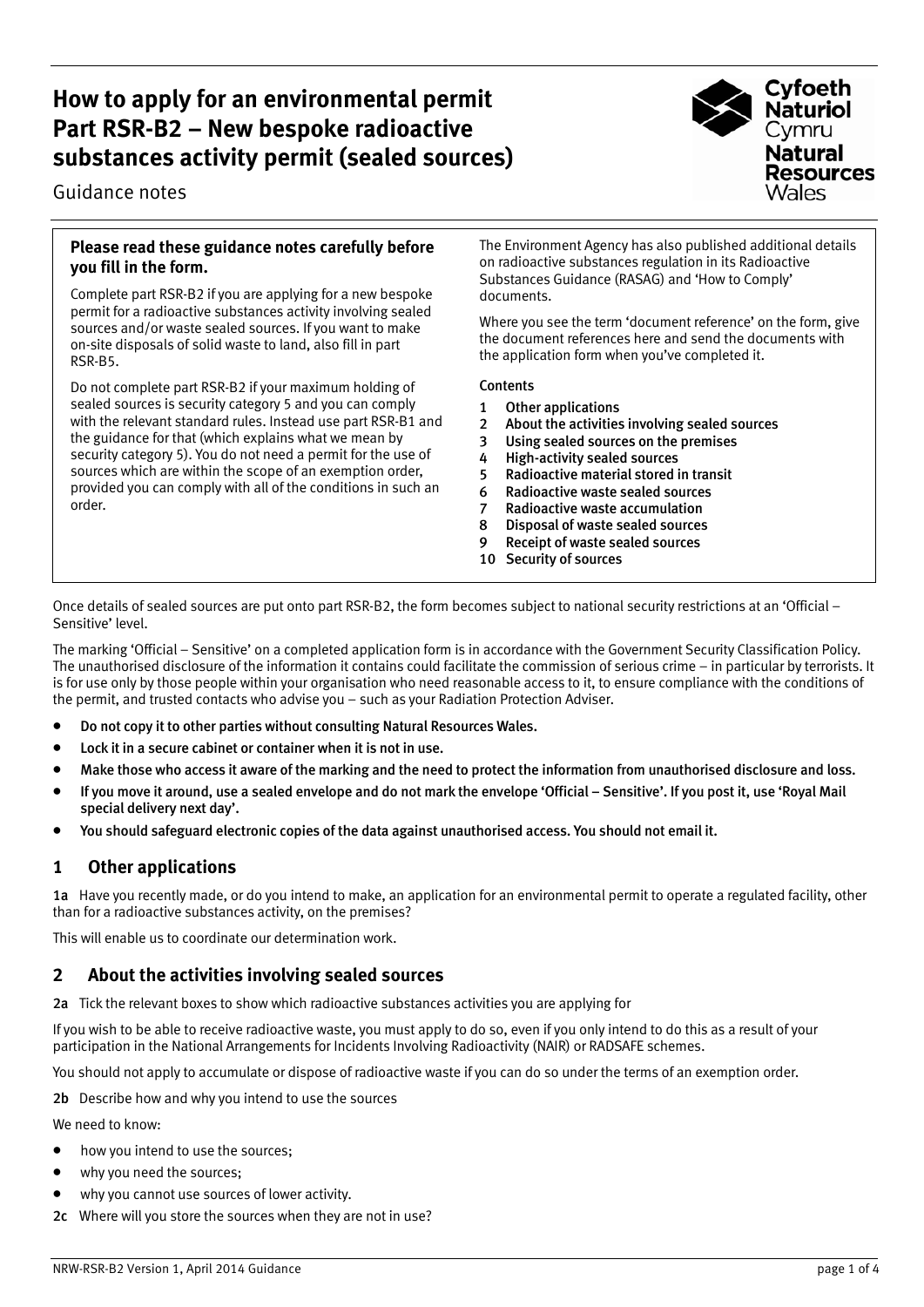Give general details of the building, room, security measures, fire alarm systems and proximity of inflammable materials, etc. Do not supply details of security arrangements.

# **3 Using sealed sources on the premises**

If you are the licensee of a nuclear site you should not fill in this part of the form as the Regulations do not require permitting for the keeping or use of sources on nuclear sites by licensees. A nuclear site is one specified under the Nuclear Installations Act.

Do not include sources kept in packages which are stored in the course of a journey – you should cover these in section 5.

List all sealed sources that you want permitted for these premises:

- in order, starting with the highest-activity material and finishing with the lowest-activity material;
- excluding exempt sources.

If you intend to hold several sources of the same radionuclide with approximately the same activity you can describe them together in a single line in the table. Refer to the maximum activity of an individual source. For example, caesium-137, three sources, maximum activity for each 100 megabecquerels would cover sources of 75, 85 and 95 megabecquerels activity.

You do not need to include radionuclides that are present as a result of radioactive decay of the listed radionuclides.

You may apply for the maximum number of sources that you reasonably expect to hold in the foreseeable future (i.e. the next 1–2 years).

If you want to hold large numbers of relatively small sources, you can opt to register them as a group of 'total radionuclides'. However, it will help us process your application if you provide as much information as possible about the proposed individual radionuclides you intend to use. If you do this the maximum activity of any single source must not exceed the high-activity sealed sources (HASS) threshold (see Environment Agency HASS guidance) for that radionuclide. We will not normally issue permits with groups other than 'total radionuclides'. If you need to use a different grouping of radionuclides you should include a document giving your proposal and reasons with the application.

#### Using becquerels

You should list activity in SI units (becquerels). Write the prefix kilo-, mega-, giga-, tera- or peta- clearly in full to minimise the risk of error.

#### Rounding up substances of nominal activity

If you use radioactive substances of nominal activity (particularly with radionuclides of short half-life), you may round up the figure to ensure you do not risk exceeding your registered limit (even temporarily). If you do round up a figure, please make sure you say how and where you have done this.

#### Depleted uranium

You should be aware that some sources may be supplied in depleted uranium containers. Where necessary you should give the masses for depleted uranium (for example, in source containers, counterbalance weights) in kilograms.

# **4 High-activity sealed sources (HASS)**

4a Which (if any) of the sources are high-activity sealed sources (HASS)?

Guidance on how to tell if a source is a HASS is given in RASAG, available from the Environment Agency's website.

4b Confirm whether you have read the requirements of the Defra guidance on financial and other provision for each high-activity source

'Financial provision' is the term we use for the arrangements (which can be non-financial) that holders of HASS must make for the safe management of HASS when they become disused, including when the holder becomes insolvent or goes out of business. You should read the guidance on the GOV.UK website:

https://www.gov.uk/government/publications/radioactive-substance-regulations-rsr-guidance

RASAG gives more details of ways you may do this.

4c Which mechanism are you proposing to use for this purpose?

You should tell us which of the methods in the guidance (or a different one) you are using.

4d Specify which of the following arrangements you have in place for the safe management of HASS when you no longer have any use for them

You should tell us which disposal route you intend to use for disused HASS.

4e Do you manufacture HASS?

You should tick 'Yes' even if manufacture is incidental to your main practice; for example, irradiation of cyclotron targets.

### **5 Radioactive material stored in transit**

Only answer this section if you are applying for an activity which involves only short-term storage of unopened packages containing radioactive material. You can find more details about this in our RASAG guidance.

5a Confirm whether you intend to store radioactive packages in transit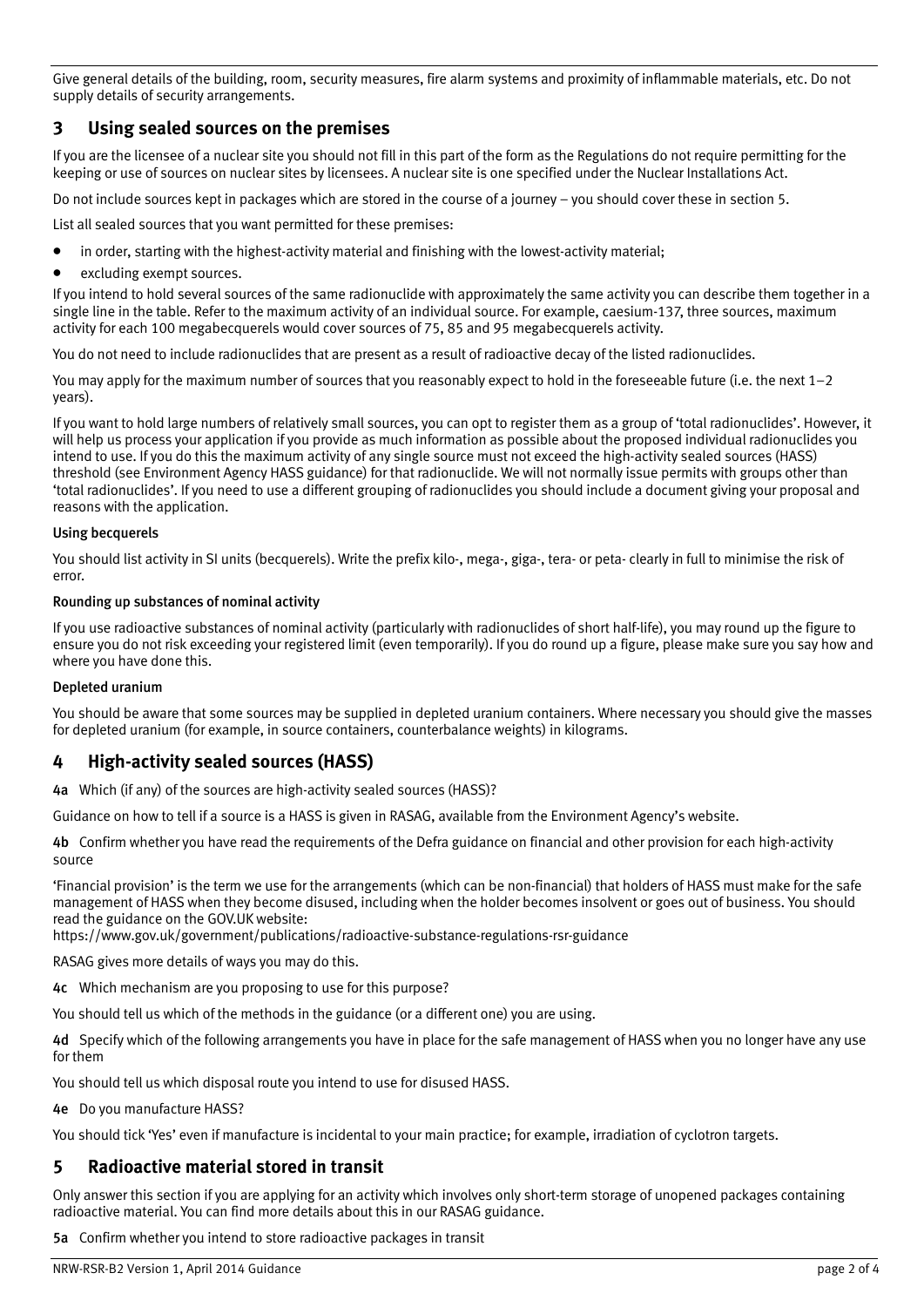Storage in transit is when unopened packages containing radioactivity are held temporarily between stages of a journey; for example, while awaiting road transport after unloading from an aircraft.

5b Provide the following information on the radioactive packages that you will store in transit, as far as you know them

Specify the following materials: cobalt-60, iridium-192, ytterbium-169, caesium-137, americium-241, molybdenum-99, iodine-125, iodine-131, others.

Tell us whether the packages are mainly being imported, exported or staying within the UK.

### **6 Radioactive waste sealed sources**

Only answer this section if you intend to accumulate or dispose of radioactive waste in the form of sealed sources and cannot do so under the provisions of the Radioactive Substances (Waste Closed Sources) Exemption Order 1963, SI 1963 No. 1831, or another exemption order.

6a Enclose your assessment of how you plan to use the 'best available techniques' to minimise the period over which radioactive waste is accumulated

Guidance on 'best practicable means' (BPM), which we required previously, is available in RASAG. 'Best available techniques' (BAT) replaces and is equivalent to BPM and guidance will be available in 'How to Comply'.

6b Do you have an emergency role under the National Arrangements for Incidents Involving Radioactivity (NAIR) or RADSAFE schemes?

You can find more information about these schemes by searching the internet.

6c Do you want us to include the standard conditions for organisations taking part in NAIR or RADSAFE on this permit?

If you are a NAIR or RADSAFE respondent we can include in your permit conditions which would enable you to accumulate and dispose of radioactive waste collected as part of the scheme.

## **7 Radioactive waste accumulation**

7a Do you plan to accumulate sealed sources that are no longer needed (waste sealed sources)?

Answer 'No' if you accumulate or dispose of waste sealed sources under an exemption order without an authorisation from us (you are responsible for keeping to the conditions of any exemption order you use).

Answer 'Yes' if you accumulate sealed sources but are unable to use an exemption order.

7b Explain why your accumulation of waste sealed sources is not carried out under an exemption order

You will need to explain why you cannot use an exemption order. See RASAG for guidance on exemption orders.

#### **8 Disposal of waste sealed sources**

8a How do you plan to dispose of waste sealed sources?

You will need to explain whether sources are to be returned to the supplier, a specialist radioactive waste contractor, a nuclear site, or other route. Any person receiving permitted sources will need to have a suitable permit.

8b Provide the following details of waste sealed sources you plan to dispose of

Give the details requested.

8c Confirm whether you have contracts in place for another organisation to receive all of your waste

The operator consigning waste must have in place contracts with a waste disposal/storage company or companies to dispose of all of the waste. (It is acceptable to establish a contract or contracts with a waste disposal company. It is not necessary to specify any particular site which will receive the waste). These contracts and transfer records should be available for inspection by Natural Resources Wales, either at the application stage or any subsequent stage of regulatory activity.

You should provide evidence that you have contractual arrangements in place to do this, or, where disposal may not take place for some time, that such contractual arrangements can be put in place. This may take the form of a letter of agreement in principle from a waste recipient to accept waste.

### **9 Receipt of waste sealed sources**

9a Provide details of the origin, nature and quantity of waste sealed sources to be accepted onto the premises, and how you will manage and dispose of them

Give the requested details of your plans to receive waste sealed sources. You will not be permitted to receive them unless we have the appropriate details and include them on your permit.

Do not answer this question if the only radioactive waste that you will receive from elsewhere is that which may arise as a result of your participation in NAIR or RADSAFE.